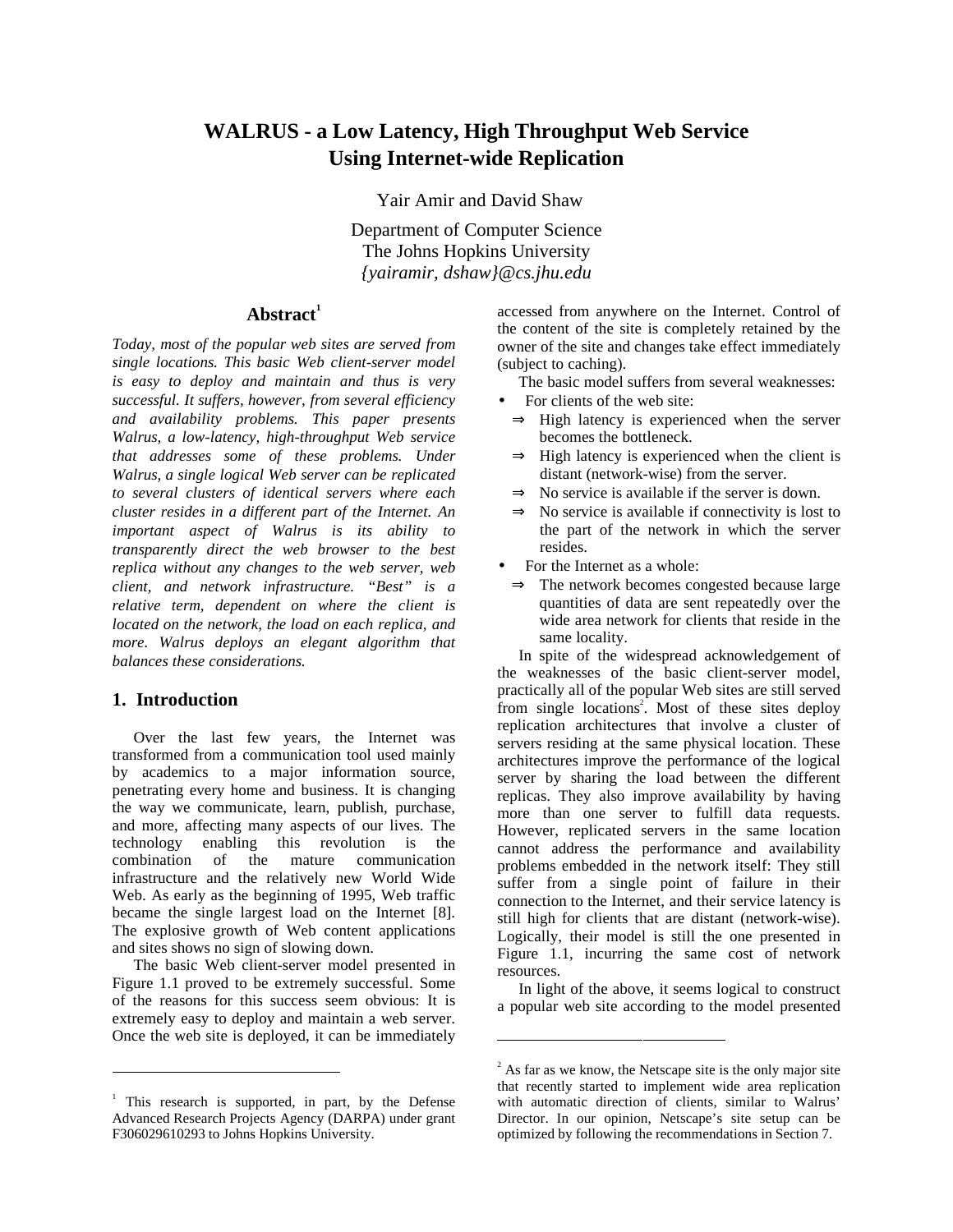in Figure 1.2. This model of wide area cluster replication addresses all of the above weaknesses of



In our opinion, there are two reasons why this model is not widely used:

- It requires a complex setup and maintenance.
- It may not be clear to Web administrators how to ensure that most clients are directed to the nearest replica (network-wise) automatically.
- It requires Web administrators to obtain physical sites at different places.

Walrus (Wide Area Load Re-balancing Usertransparent System) addresses the two first difficulties. It implements a Web replication system where each cluster of replicas may reside in a different part of the network. The client Web browser automatically and transparently contacts the best replica, taking into account:

- Network topology which replica is "closest" to the client, network-wise.
- Server availability which servers are currently active.
- Server load which server is currently able to return the most rapid response.

The key feature of the Walrus system is that it functions without requiring modification to the network infrastructure. In particular, it does not require *any* changes to the name server (DNS), the Web server, and the Web client (browser) software.

Popular Web sites that implement this system will result in better response times and higher availability of data from these sites. Equally important, it will potentially cut down a significant fraction of Internet traffic.

#### **Related Work**

The two most common methods used today to alleviate problems related to slow Web server responsiveness are caching and replication.

**Caching**



the basic Web client-server model.

Figure 1.1 The Basic Web Server Model. Figure 1.2 The Walrus Web Server Model

Systems that employ caching use one main Web server or cluster to store data. On demand by the client browser, a caching process makes copies of requested data closer to the client. The cache then serves subsequent requests for the same data, which obviates the need to re-access the main Web server. Data items have a "Time To Live" (TTL), which allows items to "expire" from the cache. This prevents the cache from serving stale data.

As it is most frequently implemented on the Internet today, Web caching uses a proxy on either the client or the server side. Client-side caching is when a client makes all requests for data through the proxy. The proxy then makes the actual request and caches the response for other. Most current browsers support this capability internally and perform clientside caching on a per-user basis. Some caches used on a per-site basis include the Squid [15], Harvest [4], and Apache [2] caches.

The Squid caching system is a hierarchical cache where the parent caches are intended to reside close to the main transit points on the Internet. If a child cache does not have an object, the request is passed up to the parent, who fetches the object from the master Web server, caches it itself, and sends it to the child. The child, in turn, caches it itself and sends it to the client that requested it (which could either be a child of the child cache or a browser). Squid also supports the notion of "sibling" caches to spread out the load on the child caches. The Squid cache is based on the cache from the Harvest project.

In server-side caching, one or more caching servers act as front ends to the main server. The server and client-side caching methods do not conflict with one another, and they may be used singly or together as needed.

An intrinsic limitation of caching arises when the client interacts with the Web server (e.g., CGI scripts, or other similar server-side programming). Since the Web server's response to the request is dependent on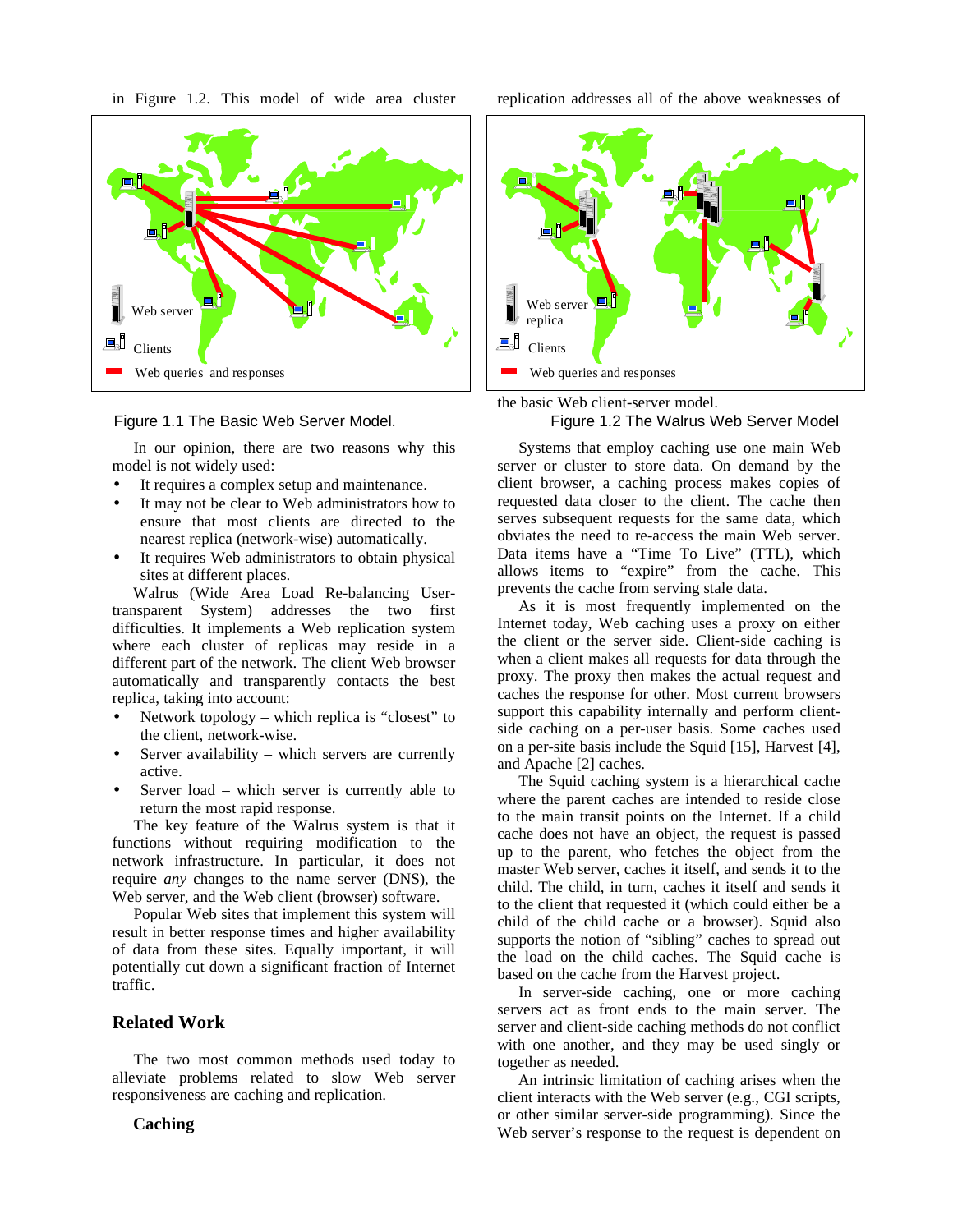the parameters sent along with the request, the Web server's response cannot be cached on either a caching server or client machine.



Figure 2.1: The Walrus System Architecture.

Freshness of Data is another limitation of caching. No cache can guarantee complete freshness of data without a built-in invalidation mechanism, updating invalid cache entries, or waiting for the expiration of invalid cached data.

### **Replication**

Web replication duplicates the Web server, including its data and any ancillary abilities. A user can access any one of the replicas, as any of them will provide a valid – and presumably identical – response. Replication addresses some of the problems created with non-cacheable server requests, including those that require client-server interaction such as CGI scripts, database lookups, and server-generated pages.

Replication correctly handles situations such as advertising, which require that the system keep an accurate count of server requests. Under these types of conditions, caching must be disabled since the individual caches may not always be under the Web server's control (as in the case where caching is performed by the browser), so there is no way to count the number of actual hits [5].

There are two commonly used forms of replication. Primary Backup (a example of which is detailed in [16]), where one "master" server is simply duplicated to form replicas, and Active Replication (an example of which is detailed in [1]), where if any of the replicas are modified, the changes will propagate back to all of the replicas. There are no "master" servers in Active Replication.

### **2. The Walrus System Architecture**

The Walrus system is designed to operate in the standard Internet environment without requiring any modifications to the infrastructure. Specifically:

- Walrus does not require changes to the Web server.
- Walrus does not require changes to the Web browser.
- Walrus does not require changes to the DNS, operating system, or Internet Provider Service (ISP) setup.

Walrus employs the common "differing fiefdom" model of the Internet today. It does not require any degree of trust between differing sites to work, nor does it require that different sites run the same Web server, name server, or operating system software.

Walrus is designed to be platform independent. With that independence in mind, Walrus was implemented in C, with special attention paid to ensure platform independence, and thus the basic source should be usable on any POSIX [9] compliant operating system.

The Walrus system architecture is presented in Figure 2.1. The architecture contains four components: The Replicator, the Reporter, the Director, and the Controller. For communication between its various components, the Walrus system uses the Spread cross-platform wide-area group communication toolkit [14].

As depicted in Figure 2.2, each geographical area that is to be controlled by Walrus has one name server. In the Walrus system, this is known as an *area*. Each geographical area also contains one or more Web servers collectively known as a *cluster*. This cluster serves as the *home* cluster for the local area. Each *area* points to one *cluster* (not necessarily its home cluster).

A *threshold* is a value, above which a server is deemed to be overloaded and not to be used for new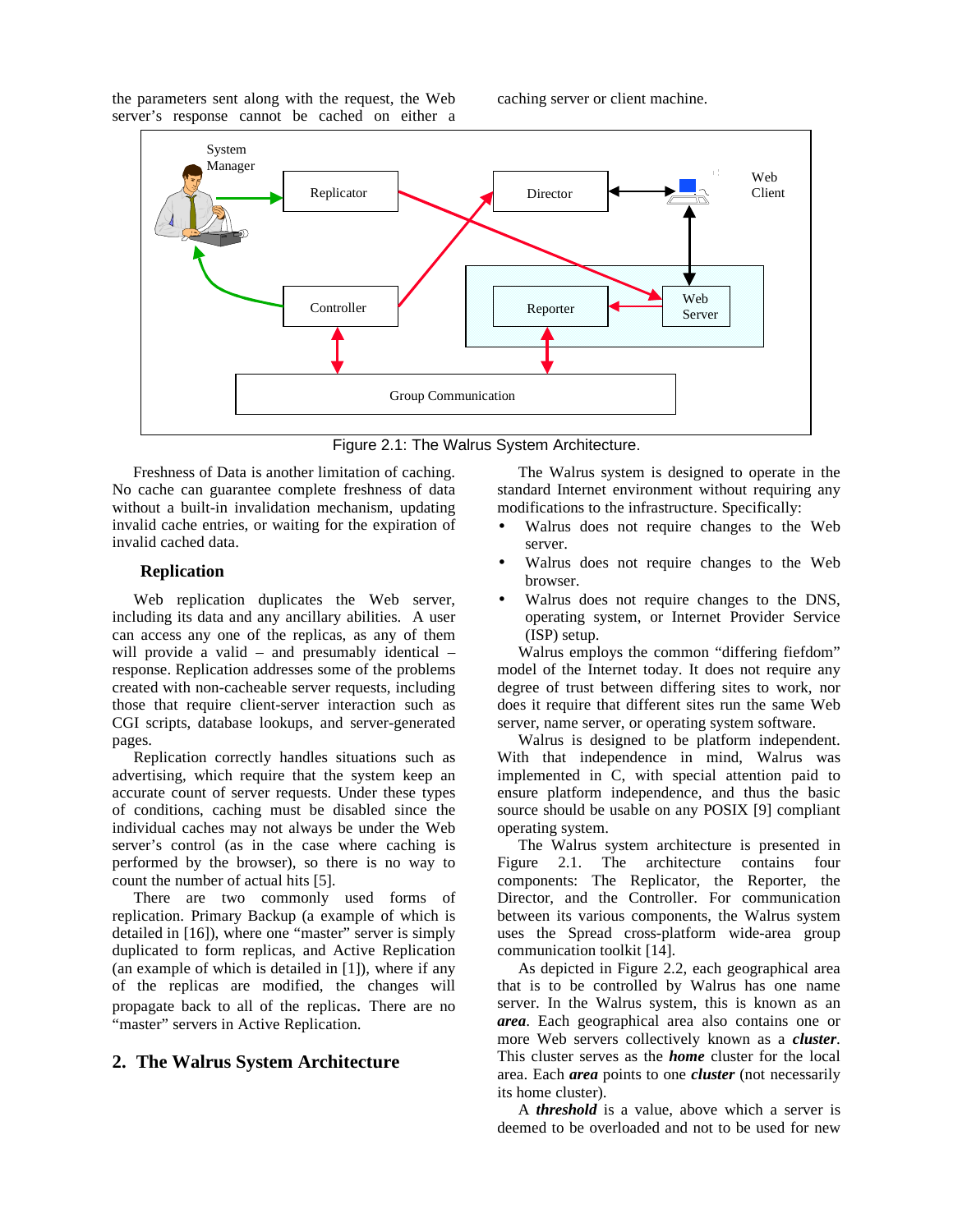clients except in case of dire need. Naturally, in a choice between no service at all, or overloaded service, Walrus will elect to use the slower – yet still functional – overloaded server.

A cluster is *assigned* to an area if the name server for that area points to one or more of the Web servers within this cluster.



Figure 2.2: The Walrus System in Action.

To ensure that all of the different Web servers return equivalent responses, they must be kept in a consistent state. The *Replicator* manages this task by reconciling changes among all of the replicated servers.

Every Web server has a background process (or "daemon") running on it known as a *Reporter*. The Reporter monitors the status of the local Web server and reports it to the rest of the system so decisions on how to balance the system can be made.

To direct the actions of the system, there are one or more programs known collectively as *Controllers*. These programs use the information the Reporters send to control which parts of which cluster are in use, and which parts should (for reason of load or otherwise) be taken out of use. The location of the Controllers does not have to be related to the different areas.

To prevent multiple incarnations of the Controller from interfering with each other, only one Controller may be active at any one time (see Section 6.3 for mutual exclusion handling). There may be any number of backup Controllers.

As a practical matter, optimum service occurs when there is at least one Controller in each area. This would ensure that if a portion of the network becomes isolated, every area is still guaranteed to have a Controller. For convenience and efficiency in performing updates, this Controller can run on the same physical machine that provides name service for that area.

The *Director* defines the method used by the Controller to cause the client browser to go to the appropriate server. To ensure the system can be used by the widest range of users, it is crucial that any method chosen must be completely transparent – the client must not be forced to do anything special to benefit from the system. Walrus employs the standard name service of the Internet [10, 11] as its Director.

Walrus uses the group communication capabilities of the *Spread* wide-area group communication toolkit [14] to communicate between the Controllers and the Reporters. Spread is a system that provides multicast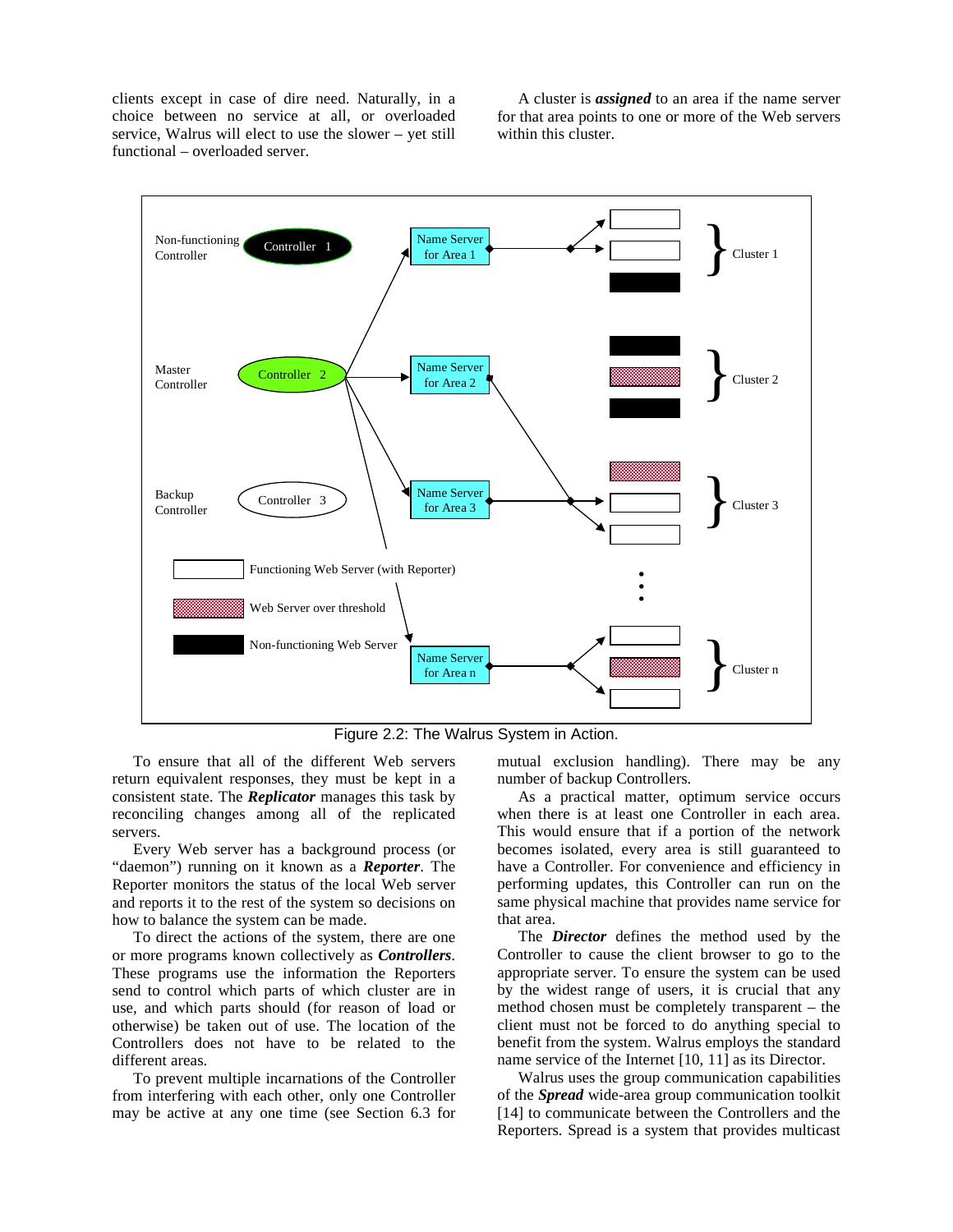and group communications support to applications across local and wide area networks. It uses a simple but powerful API to simplify group communication usage.

Spread employs a process group paradigm. Processes can join or leave any number of groups at will. A process may multicast a message to any group or set of groups, and all of the processes that are members of at least one of these groups will receive the message. Spread conforms to open group semantics where a process does not have to be a member of a group to send to it.

Spread also provides membership services. When a process joins a group, all members of that group will receive notification of the new membership list. This is useful to determine what other processes are able to see messages that were sent to that group. If a process fails, or is rendered unreachable via a network partition, this fact will be detected by Spread, and all other processes that share a group with the failed process will be notified. Spread provides several additional capabilities that are not used by Walrus. For a complete description see [7, 14].

Figure 2.2 presents the Walrus system in action. In this scenario, there are three controllers in the system but one of them is not functioning. Therefore, controller 2 is managing the system. All of the areas are now pointing to their home clusters except area 2 Cluster 2 currently contains two non-functioning Web servers and one overloaded Web server. Therefore, it is better to point area 2 to some other cluster, in this scenario, Cluster 3 was selected (based on network proximity and load). Each name server points to all of the functioning (with load less than the threshold) Web servers in the cluster assigned to them.

### **3. The Replicator – Content Replication**



Figure 3.1: The Rdist Method of Replication.

The Walrus system uses a primary-backup with primary-push replication scheme (see Figure 3.1). The current implementation of the Replicator contains software that drives *rdist*, a commonly used UNIX-based primary-backup file synchronization package. *rdist* creates or updates a copy of all files from one server to another. Some efficiency is gained by only copying those files that are out of date or missing on the recipient server. For non-UNIX platforms, comparable replication systems are available.

It is important to note, however, that any of the commonly used primary-backup [16], active replication [1], or lazy replication [6] techniques may be adequate.

Under UNIX, when the rdist application is run on the master Web server, it uses rsh (remote shell) or a similar program such as ssh (secure shell) to execute a copy of rdist on the remote server. These two copies of rdist then compare update times on all of the files in question. If any file is out of date, the master rdist sends it to the client, which then replaces the out of date copy of the file on its side.

Generally speaking, primary backup is the most appropriate replication system for the Web. Given that the most common document type served on the Web is static text, and the next most common document type is a server-side script that does not reference other data sources, the duplication of one master server is usually the best solution to the problem of keeping all of the servers synchronized.

It is important to point out that in some cases, particularly where there is a database application as a backend to the replicated Web server, this database must also be kept consistent. For these cases, the *Replicator* will have to be implemented using a more sophisticated scheme that will ensure the consistency of the database. For example, the active replication technique described in [1] will work well over the wide area network, utilizing the *Spread* group communication toolkit [14]. Although such a technique is not detailed in this paper, it nicely fits the Walrus architecture.

## **4. The Reporter – Status Gathering**

The Reporter is a process that resides in each of the Web server machines. It monitors the operation of the operating system and the web server system on that machine. The Reporter gathers statistics once every unit of time and stores them for later use. The time unit is a configurable value, and is usually system dependent. Generally, that value is set at around 1 minute, but it can go higher for systems where the reading of statistics is expensive, or lower for systems where statistics gathering is cheap.

The Reporter connects with the Spread group communication subsystem and joins a group named "Reporters" together with all the currently active and connected Reporters in the system. Upon receipt of a request message to the "Reporters" group from a Controller, the Reporter reports its status by multicasting a message on the "Controllers" group. The Reporter continuously monitors its operating system and Web server while waiting for Controllers requests.

Using a group communication system simplifies the task of returning this data without the Reporter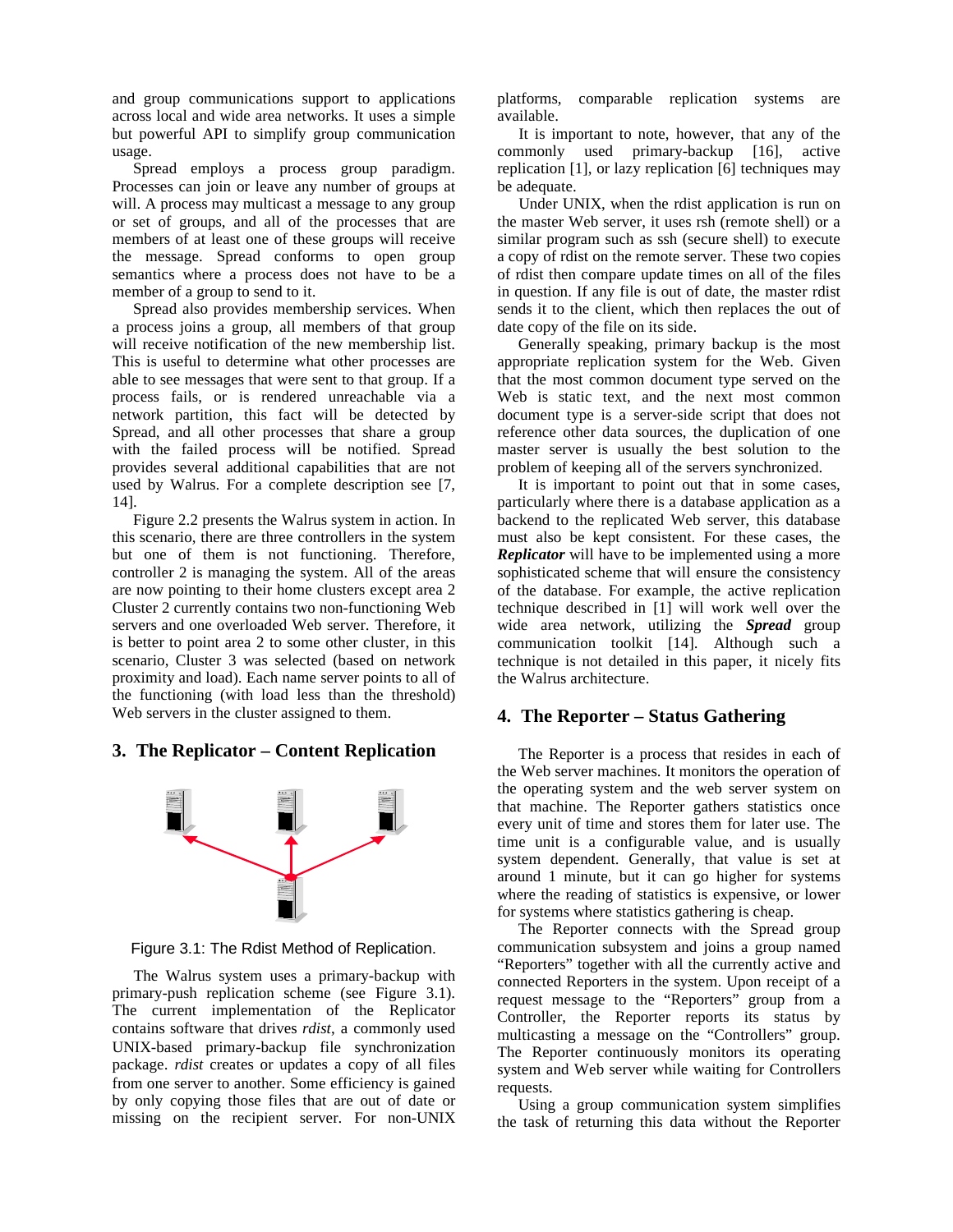knowing which Controllers are active, where they reside, and which of them is the master. The Reporters need just multicast the data to the "Controllers" group (See section 6 for details).

The Reporter is comprised of three pieces. The major piece contains the code to communicate with the rest of Walrus and is platform independent. However, out of necessity, the other two pieces (code to read the current status from the running system, and code to retrieve statistics from the Web server process) must be written specifically for each platform and Web server respectively. The available Walrus distribution supports various Unix platforms and the Apache Web server.

#### **Information about the system**

The Reporter gathers statistics from the system while it is running. Since Walrus is intentionally designed to be platform independent, these statistics are at a high enough level to obscure platform-related differences. The gathered statistics are as follows:

- The time duration that the statistics represent (e.g., over the last five minutes).
- CPU statistics:
	- $\Rightarrow$  The portion of time the CPU spent on user code, including the Web server and the Reporter process itself.
	- $\Rightarrow$  The portion of time the CPU spent on operating system code.
	- $\Rightarrow$  The portion of time the CPU was idle.
- Memory statistics:
	- $\Rightarrow$  Free memory.
	- ⇒ Amount of memory paged out. This value is defined as the amount of memory that has been forced out of physical memory and onto disk due to a physical memory shortfall.
	- $\Rightarrow$  Amount of free virtual memory space. This is a crucial value, as most systems will panic and fail when virtual memory space is exhausted.
- Process information:
	- $\Rightarrow$  The number of runnable processes.
	- $\Rightarrow$  The number of blocked processes (waiting for an I/O operation to complete).

#### **Information about the Web server**

The Reporter makes a connection to the Web server running on the local host, and retrieves information which is then parsed and rendered into the form used by Walrus. The gathered statistics are as follows:

- The number of Web requests ("hits") served.
- The number of busy servers how many requests are being served at that moment. This can be thought of as the Web server's "load average."

Maximum number of servers – this is a configuration command in the Web server that roughly corresponds to the question of how many requests can be served at once. This may be a software licensing issue, a physical limitation of the server hardware or software, or both.

### **Special Web server status**

The Reporter may return three special replies to notify the Controller that it must address special circumstances:

- TEMPFAIL the reporter could not gather statistics. The controller should use the statistics gathered in the last round. This message is most commonly returned when the Reporter has just started up and the statistics have not yet stabilized.
- BYPASS this is returned by the Reporter to request that the Controller take this server out of consideration for this round. BYPASS occurs if the Reporter knows something crucial that cannot necessarily be told to the Controller via the usual statistics.
- PANIC similar to BYPASS, but requires notification to a human being. For example, a Web server process failure would result in a PANIC.

## **5. The Director – Transparent Directing of Clients to Servers**

The *Director* is actually the standard distributed domain name system (DNS) [10, 11] used on the Internet without any changes. The Walrus system uses the DNS Round Trip Times method we proposed in [3] to transparently direct the user to the correct server. A brief recap of this method follows. A more complete description of this method and how it is used in Walrus is given in [13].

The DNS Round Trip Times method takes advantage of the fact that each local name server, when querying a remote name server, tracks the round trip time (RTT) of packets to that server. This is done for optimization reasons, as over time the local server will favor those servers that respond the quickest. Given otherwise similar servers, this favoritism usually results in selecting the best server network-wise (not taking into account server load or availability). i.e. the client will contact the best name server for it to access network-wise.

Normally, all servers for a particular Internet domain carry the same data, but this is not a requirement. From the perspective of a querying server, all that is significant is whether the remote server answers "authoritatively". An "authoritative" answer indicates that the data in question came from the name server's own configuration, rather than having been cached from another server.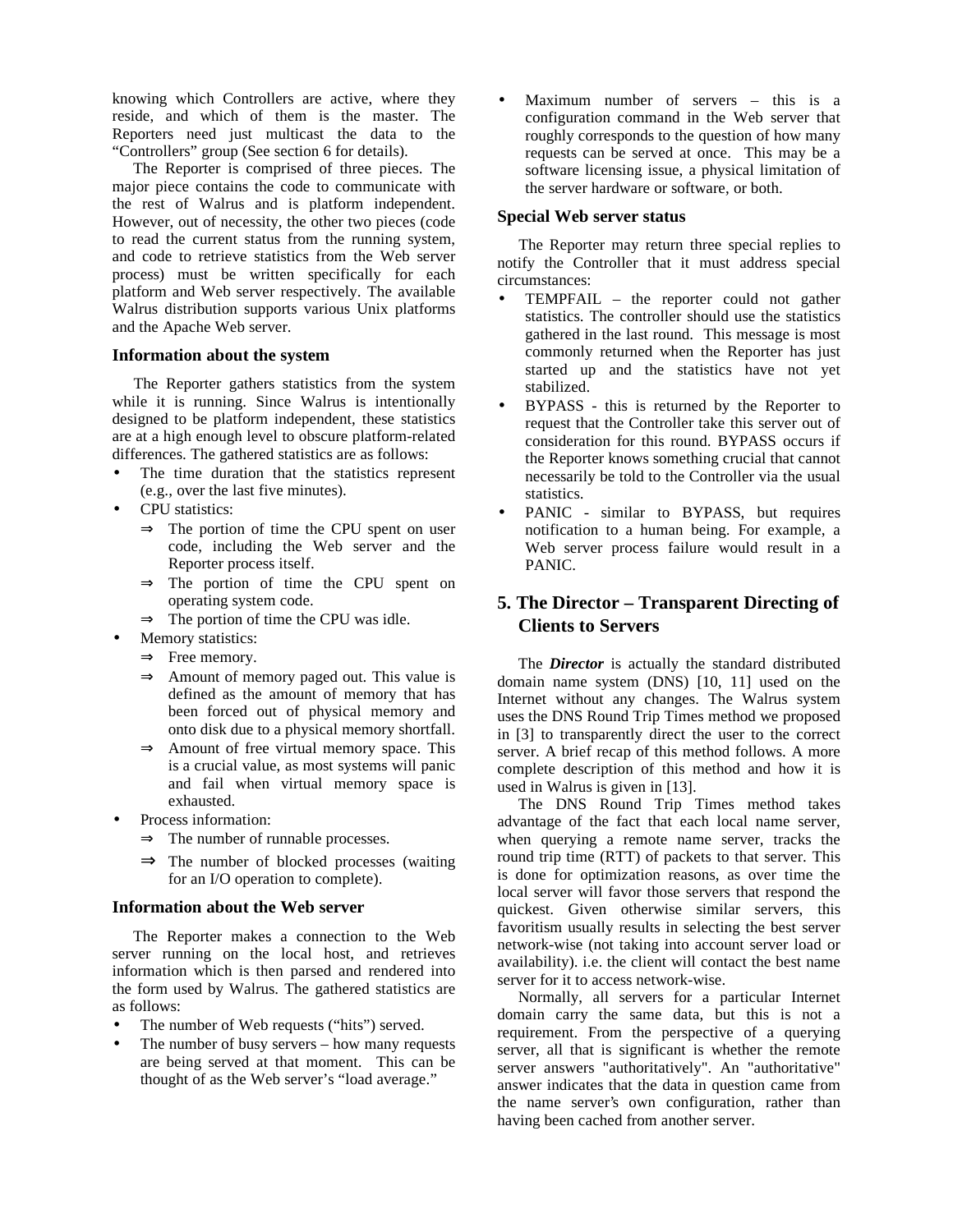Thus, where multiple name servers exist on a network, each serving an authoritative, but different IP address for a particular address, the selection of the Web server to respond to a client's query depends on which authoritative name server the client's local name server happens to ask. As already established, the client's local name server tends to favor those remote name servers that are closest to it (and currently have a less congested access).

As previously stated in Section 2, for this system to work well, each name server controlling an *area* has to be positioned very close to the Web servers in this area (network-wise).

When the client contacts a specific authoritative name server Walrus will know which Web servers are best for this client network-wise.

In most cases the name server controlling an *area* will point to Web servers in that area. However, sometimes, due to availability and load, Walrus will update the name server to use servers from another area. This is achieved by using the dynamic update facility of DNS [12].

The chief limitation of this method is the time it takes for the client's local name server to settle on the quickest remote name server. To aid this process, a low time-to-live (TTL) value can be set on the DNS information to force it to be re-requested with greater frequency.

There are many other details and limitations with this method, and readers are encouraged to see [3, 13] for a more complete discussion.

Phase One: *Problem Notification*

For every server returning PANIC notify a human being.

Phase Two: *Locality Preference*

For every area whose home cluster has at least one functioning server below the threshold assign it to this home cluster.

Phase Three: *Ensure Availability*

For every area that is pointing to a cluster with no functioning servers assign it in to a functioning cluster in a round-robin, starting with the best cluster.

Phase Four: *Load Balancing*

For every area still unassigned assign it to an unassigned cluster, matching the worst area to the best cluster.

Figure 6.1: The Assignment Algorithm.

## **6. The Controller – Dynamic Assignment of Areas to Clusters**

The Controller is the heart of the Walrus system, responsible for making the dynamic assignment of areas to clusters. For fault tolerance reasons, there exist several Controllers in the network. The Controllers use the Spread group communication subsystem to communicate with Reporters. All of the Controllers join the "Controllers" group. In addition, the currently connected Controllers use the Spread semantics to elect a master Controller (see Section 6.3). The master Controller is the only Controller actively making assignment decisions. The rest are waiting to take over if they are elected as the master Controller.

The Controllers work in rounds. Periodically, the master Controller multicasts a request message to the "Reporters" group. After gathering the results of the different Reporters (which are sent on the "Controllers" group), the master Controller computes the new best assignment of areas to clusters. If changes to the current assignment are required, the master Controller updates the Director using dynamic DNS updates, as explained in the previous section.

#### **6.1 The Assignment Algorithm**

The master Controller uses a four phase algorithm to determine the new best assignment for each round. The goal of the algorithm is to ensure that all three of these design principles are followed in order of importance:

- Every area must have at least one functioning Web server.
- As much as possible, every area should use Web servers that are local to it.
- As much as possible, all of the other areas and Web servers should be load balanced.

## **Phase One: Problem Notification**

Phase One of the algorithm checks to see if the Web servers are trying to notify the Controller of a problem by iterating over every responding server to see if any server has requested either BYPASS or PANIC. When either message is returned, Walrus treats the server as if it was dead and non-responsive. In the case of a PANIC, the Controller notifies a human being in charge of the server about the problem.

It might seem odd that a human being in charge is notified in the case of a PANIC, but not in the case of a dead server. The reason for this is that due to the nature of the Internet, a "dead" server may only be temporarily unreachable and not truly dead at all.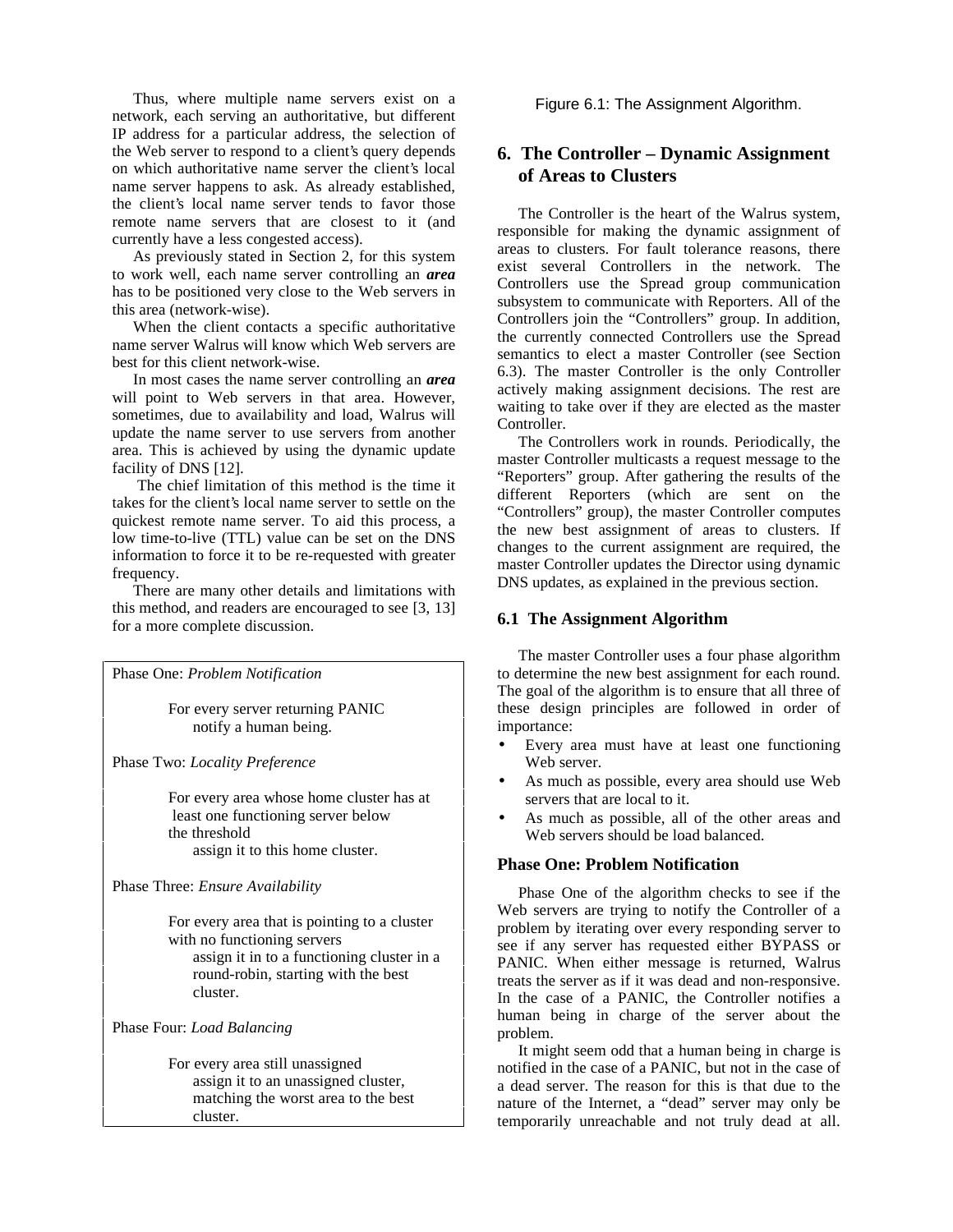Because no system can tell the difference between a dead server and an isolated or unreachable one, Walrus does not notify the controlling user in this case. In addition, given an unstable network connection, a server could appear to oscillate between dead and live many times per minute, which could cause many spurious alarms. A possible future modification of Walrus would be to implement user notification after a server is dead for a period of time.

#### **Phase Two: Locality Preference**

Whenever possible, Walrus assigns each cluster to its home area. This is to ensure that if at all possible, clusters will be bound to their geographically closest area. This assignment is considered possible if at least one of the servers in the cluster is below the threshold value defined earlier.

#### **Phase Three: Ensure Availability**

During this phase, Walrus ensures that every area is assigned to a functioning cluster. If there are any areas that are assigned to clusters with no functioning servers, they will be assigned to functioning clusters in a round robin, starting with the best current cluster. This happens even if the clusters were already assigned or are over threshold – the goal is to ensure that every area has at least one functioning server associated with it. As before, it is better to be overloaded than non-functional.

### **Phase Four: Load Balancing**

For every area that was not assigned in Phase Two or Phase Three, starting with the worst area, this phase attaches it to the best cluster that is still unassigned, assuming such a cluster exists and assuming it is worthwhile to do so. To make the assignment worthwhile, the candidate cluster must be performing significantly better that the original cluster in order to offset the DNS updating cost. This phase will improve the efficiency of the system by assigning the most used area to the least used cluster.

### **6.2. Oscillation and Conservatism**

Rapid oscillation may occur in some load balancing environments when one cluster has a light load, so every area is assigned to it, driving up its load. Then every area is re-assigned to a different cluster due to the induced high load on the original cluster, and the process repeats itself.

The Load Balancing phase of the Walrus assignment algorithm is deliberately conservative in its assignments to prevent this oscillation problem. At most, one area will be assigned to each cluster during Phase Four of each round.

It is important to note that although the DNS update is performed instantly, its effect is not similar to the effect of process migration in a multiprocessors architecture. Users that already resolved the Web site

will continue to use their assigned server (until the entry expires in their DNS). Only new users will be directed according to the current Director setting. This creates a relatively gradual transition.

## **6.3 Mutual Exclusion**

The Controller is a crucial component of the Walrus system, and its failure would be problematic for the efficient functioning of Walrus. The incorporation of multiple Controllers into the system is used to avert this. To prevent one Controller from interfering with another, a feature of the Spread Multicast and Group Communication Toolkit is used.

All the Controllers join on the "Controllers" multicast group. When a new Controller comes online, an existing Controller is taken down or fails, or a network partition or re-merge occurs, the currently connected Controllers receive a membership message notification from Spread on the "Controllers" group. As Spread maintains a consistent order in the membership list, all Controllers can immediately detect their status from their position in the list. The master Controller, which is the only one to pass its decisions onto the Director, is determined by being the first group member on this list. Therefore, there is only one master Controller in each connected component of the network.

Note that when network partitions occur, it is possible to have two or more master Controllers functioning at the same time in (different partitions). However, since the Reporters and Controllers communicate only via Spread, a master Controller considers only Web servers with Reporters that reside in the same network component with itself, as Spread determines the component. From the semantics guaranteed by Spread [7], it is not possible to have two active components containing the same group member at the same time. Therefore, each Web server can be considered and assigned by no more than one master Controller.

## **7. Engineering Considerations**

## **7.1. Experience**

Some tests of the DNS Round Trip Times routing method were done for [3]. This experience produced the following recommendations:

The time it takes for the DNS system to converge on the best authoritative name server increases linearly with the number of name servers. At the same time, the law of diminishing returns dictates that the added benefit derived from each additional name server decreases as more name servers are added. Since the system is not effective until it converges, using a smaller number of areas (each of which requires at least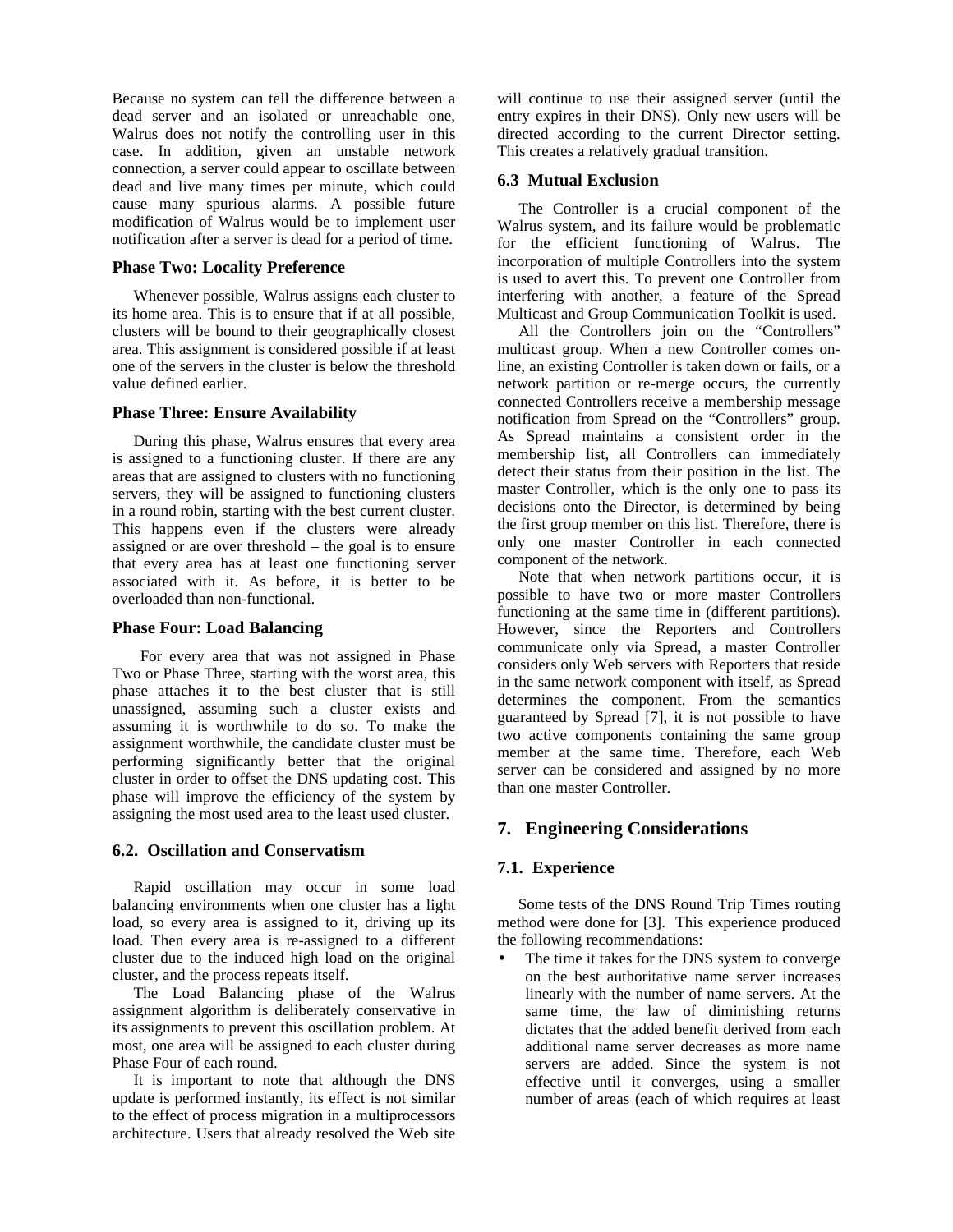one authoritative name server) will provide the best overall performance.

The name server that delegates authority to the multiple authoritative name servers must not simultaneously be used as a local name server for users. Where such misuse occurs, that name server would soon learn which replica was best for its own users, cache the answer, and then return that answer to any remote name server. This distorting effect will only last until the TTL of the Web server's address expires, but can happen any time that name server is used by a local client to look up the address of the replicated server.

#### **7.2. Deployment Tradeoffs in Walrus**

There are some efficiency tradeoffs learned while implementing Walrus:

#### **DNS Setup**

To maximize the efficiency of using the DNS Round Trip Times method as a Director under Walrus, the following setup is suggested:

- Every area name server is authoritative for its own zone (e.g., area1.cnds.jhu.edu, area2.cnds.jhu.edu, and so on), as well as authoritative for the zone containing the address that the Walrus system is balancing for (e.g., "www.cnds.jhu.edu").
- When a cluster is assigned to an area, it is assigned to a name under the area name (e.g., "www.area-1.cnds.jhu.edu", "www.area-2.cnds.jhu.edu", etc.).
- Each area name server has an alias (called a CNAME) pointing the balanced address to the local name ("www.cnds.jhu.edu" to "www.area*n*.cnds.jhu.edu").
- This extra level of redirection minimizes network traffic when updates occur, since otherwise the update data would have to reach every one of our authoritative name servers on the net. If every area is authoritative for a different zone, the update only needs to reach one name server.

#### **Area Setup**

As discussed in Section 8.1 there are some inefficiencies when there are a large number of Walrus areas in use. We recommend that Walrus areas are only placed in relatively widespread geographical areas. This will limit the slow convergence time from becoming excessive.

#### **Cluster Setup**

Similar to the limits on areas, there are also practical limits on how many servers can reside in each cluster. The reason for this particular limitation is that some DNS resolvers in use today cannot properly deal with a DNS reply from the name server that contains too many addresses. Most DNS replies are UDP-based. If a reply cannot fit in one UDP datagram, the client's resolver is supposed to retry the query using TCP. Unfortunately this takes extra time, and worse, some resolvers in use today will not do this, and merely fail. Therefore, we recommend testing to ensure that all server addresses for each cluster can fit within a single DNS reply datagram. A good starting point would be a maximum of between 20 and 30 Web servers in each cluster.

If it is absolutely necessary to have more Web servers than will fit into one DNS reply datagram, the collection of Web servers should be split, and a different area added to cover the other servers.

#### **7.3. Failure Modes**

Walrus is designed to automatically handle system failures. If a Web server fails, but the machine it is running on remains functioning, the Reporter will return PANIC to the Controller, causing the System Administrator to be notified. If the whole machine fails, then it will not respond and thus is automatically excluded from consideration by Walrus, and will not be used until it recovers.

A name server failure is also handled automatically and transparently by the name server system – in the case of a non-responsive name server, other servers for that zone are queried in RTT-order until an answer is received. In other words, the users that would have queried that server will automatically and transparently fall back to the next-best server to query.

If the master Controller fails, there can be any number of backup Controllers waiting to be promoted to the main Controller.

### **8. Conclusions**

This paper presented Walrus, a new method for utilizing multiple Web servers across a geographically distributed area, and automatically arranging them to guarantee service, efficiency, and load balancing. Walrus continually seeks to improve the speed and reliability of the Web servers that are presented to the public, but the public does not need to do anything special to benefit. Indeed, the public does not even have to know that the Walrus system is being employed to benefit from it.

The Walrus system is a significant improvement over the current model of using one server (or cluster of servers) to cover the entire planet. Even in its worst case scenario, Walrus will perform equally as well as the best case of the one server method.

There is no particular requirement that Walrus be used for the World Wide Web only. In fact, the same method is directly usable by any name-based service, which includes email, news, and most other network